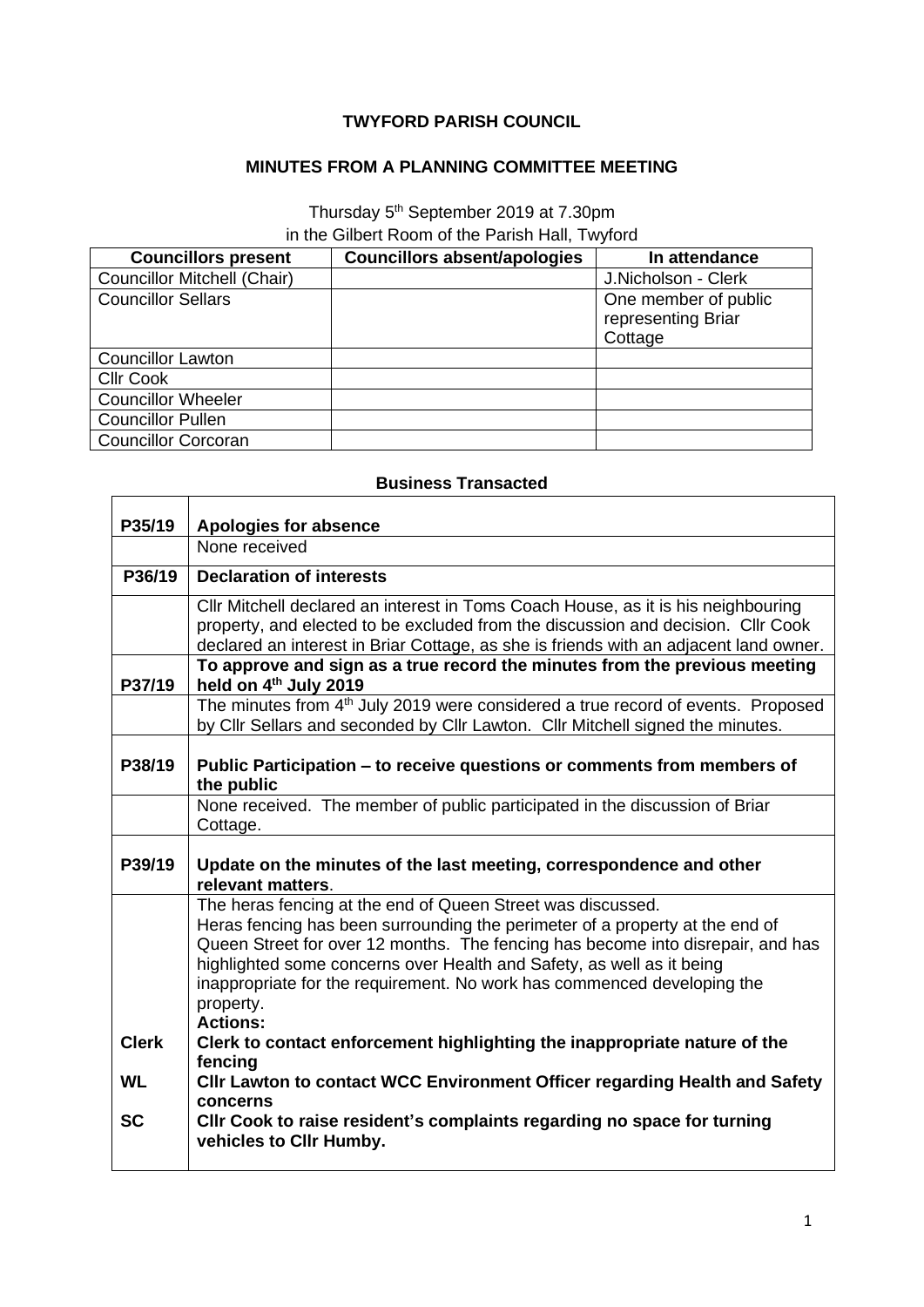| P40/19 | To agree comments on new planning applications<br>Single storey rear infill extension.                                                                                                                                                                                                                                                                                                                                                                                                                                                      |
|--------|---------------------------------------------------------------------------------------------------------------------------------------------------------------------------------------------------------------------------------------------------------------------------------------------------------------------------------------------------------------------------------------------------------------------------------------------------------------------------------------------------------------------------------------------|
|        | <b>Planning Application</b>                                                                                                                                                                                                                                                                                                                                                                                                                                                                                                                 |
|        | 8 Hill Rise Twyford SO21 1QH                                                                                                                                                                                                                                                                                                                                                                                                                                                                                                                |
|        | Ref. No: SDNP/19/03540/HOUS   Received: Tue 23 Jul 2019   Validated: Tue 23                                                                                                                                                                                                                                                                                                                                                                                                                                                                 |
|        | Jul 2019   Status: Pending Consideration. Expires 21.08.2019 - extension applied.                                                                                                                                                                                                                                                                                                                                                                                                                                                           |
|        | The Parish Council reviewed and discussed the plans. The Council register an<br>objection. The Council make no objection to the building plans, but note the<br>objecting concerns made by a neighbour regarding the height of the decking. The<br>Council ask if a compromise could be met to sympathetically overcome the<br>neighbour's concerns.                                                                                                                                                                                        |
|        | Proposed two storey side extension.                                                                                                                                                                                                                                                                                                                                                                                                                                                                                                         |
|        | <b>Planning Application</b>                                                                                                                                                                                                                                                                                                                                                                                                                                                                                                                 |
|        | Briar Cottage Highbridge Road Twyford Moors SO21 1RW<br>Ref. No: SDNP/19/03625/HOUS   Received: Fri 26 Jul 2019   Validated: Fri 26 Jul<br>2019   Status: Pending Consideration. Expires 26.08.2019 - extension applied.                                                                                                                                                                                                                                                                                                                    |
|        | The owner of the property talked through the proposed plans to increase for family<br>and visiting parents. The planning application follows pre-app advice, which WCC<br>advised was not permissible due to the % increase in property size exceeding<br>SDNP policy. The new plans are increasing the property from 79m <sup>2</sup> to 140m <sup>2</sup> ,<br>which still exceeds SDNP policy. Cllr Corcoran advised that the emerging Twyford<br>Neighbourhood Plan permits property increase for building an elderly parent<br>annexe. |
|        | The property owner has completed an arboricultural statement, which will protect                                                                                                                                                                                                                                                                                                                                                                                                                                                            |
|        | the existing oak tree.<br>Twyford Parish Council make no objection to the plans.                                                                                                                                                                                                                                                                                                                                                                                                                                                            |
|        | Proposed by Cllr Mitchell and seconded by Cllr Sellars.                                                                                                                                                                                                                                                                                                                                                                                                                                                                                     |
|        |                                                                                                                                                                                                                                                                                                                                                                                                                                                                                                                                             |
|        | The installation of an internal wall and reopening of a door linking two<br>currently un-connected spaces. Reinstatement of existing cellar access.<br><b>Planning Application</b>                                                                                                                                                                                                                                                                                                                                                          |
|        | Volunteer Queen Street Twyford SO21 1QG                                                                                                                                                                                                                                                                                                                                                                                                                                                                                                     |
|        | Ref. No: SDNP/19/03732/LIS   Received: Thu 01 Aug 2019   Validated: Thu 01                                                                                                                                                                                                                                                                                                                                                                                                                                                                  |
|        | Aug 2019   Status: Pending Consideration. Expires 30.08.2019                                                                                                                                                                                                                                                                                                                                                                                                                                                                                |
|        | The Parish Council discussed the plans, and elect to make no comment                                                                                                                                                                                                                                                                                                                                                                                                                                                                        |
|        | Single storey rear extension.                                                                                                                                                                                                                                                                                                                                                                                                                                                                                                               |
|        | <b>Planning Application</b><br>Twyford House Cottage Old Rectory Lane Twyford Winchester Hampshire SO21                                                                                                                                                                                                                                                                                                                                                                                                                                     |
|        | 1NS<br>Ref. No: SDNP/19/03882/LIS and SDNP/19/03881/HOUS   Received: Wed 07<br>Aug 2019   Validated: Wed 07 Aug 2019   Status: Pending Consideration. Expires<br>06.09.2019                                                                                                                                                                                                                                                                                                                                                                 |
|        | The Parish Council reviewed and discussed the plans. Concerns were raised<br>regarding the appearance of the proposed building, which were out of keeping with                                                                                                                                                                                                                                                                                                                                                                              |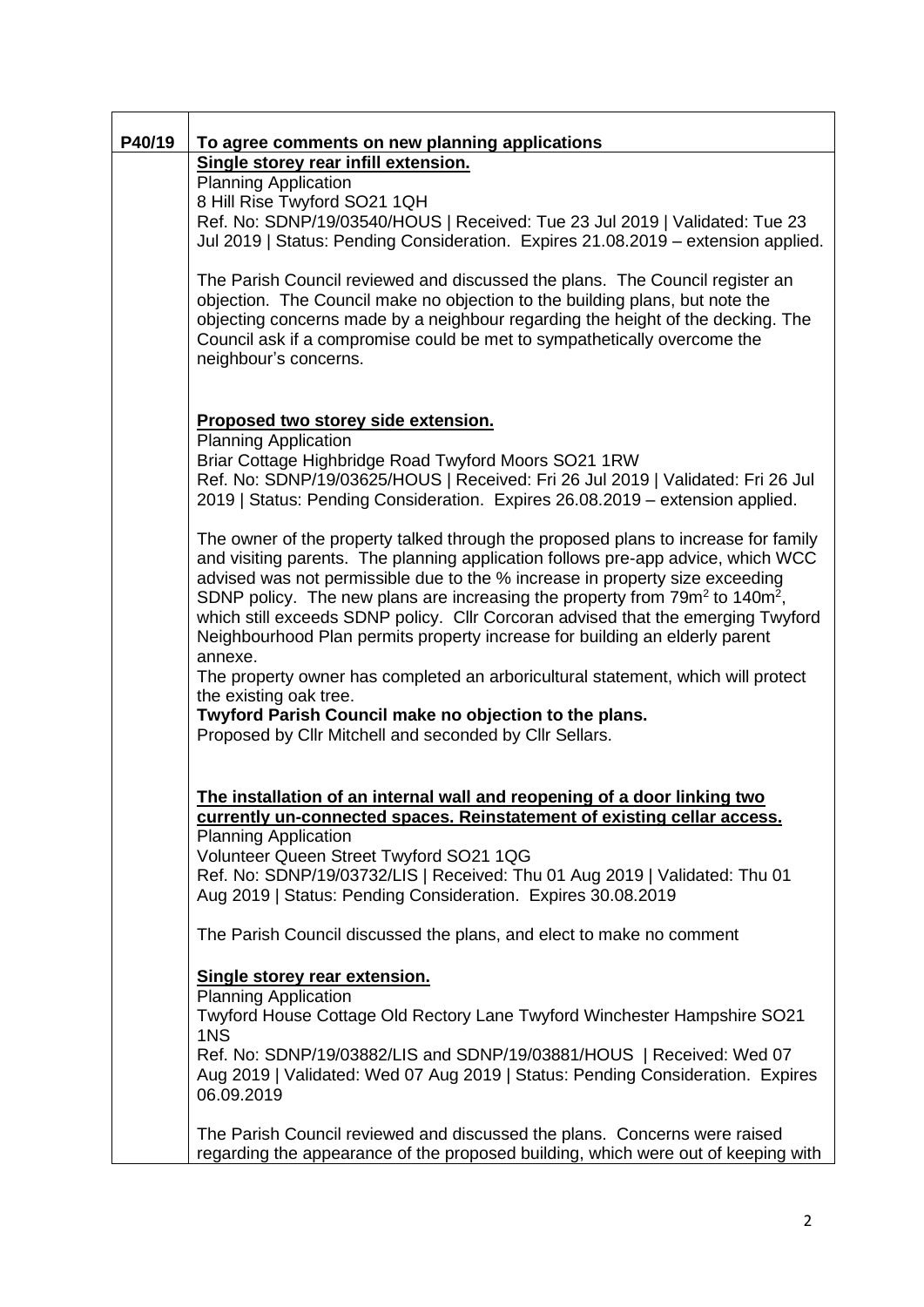|              | the conservation area. The plans fail to enhance the conservation area, and<br>therefore the Council object to the plans.                                                                                                                                                                                                                                                                                                              |
|--------------|----------------------------------------------------------------------------------------------------------------------------------------------------------------------------------------------------------------------------------------------------------------------------------------------------------------------------------------------------------------------------------------------------------------------------------------|
|              | Alterations to form a single storey conservatory style courtyard dining room;<br>relocation of existing kitchen and alteration to east fenestration to create a<br>garden room; replacement and adjustment of garden fence with brick and                                                                                                                                                                                              |
|              | flint wall.<br><b>Planning Application</b><br>Toms Coach House The Stables Shawford Road Shawford Winchester Hampshire<br><b>SO21 2BP</b>                                                                                                                                                                                                                                                                                              |
|              | Ref. No: SDNP/19/03892/HOUS   Received: Mon 12 Aug 2019   Validated: Mon 19<br>Aug 2019   Status: Pending Consideration. Expires 17.09.2019                                                                                                                                                                                                                                                                                            |
|              | Cllr Mitchell did not participate in the discussion or verdict on the proposed plans.<br>The Council make no objection to the plans, but request an archaeological<br>assessment of the proposed building area due to the historical nature of the area.                                                                                                                                                                               |
|              | The above decisions (excluding Briar Cottage) were proposed by Cllr Pullen and<br>seconded by Cllr Cook.                                                                                                                                                                                                                                                                                                                               |
| P41/19       | Update on planning decisions made between 3rd July and 26 <sup>th</sup> August 2019                                                                                                                                                                                                                                                                                                                                                    |
|              | Proposed Garden Room Relocated Position<br>Manor Barns, Harvest House Hazeley Road Twyford SO21 1QA<br>Ref. No: SDNP/19/02998/HOUS   Received: Fri 21 Jun 2019   Validated: Fri 21 Jun<br>2019   Status: Application Determined. Approved 16.08.19                                                                                                                                                                                     |
|              | Proposed conservatory to front of property.<br>2 The Stables Shawford Road Shawford SO21 2BP<br>Ref. No: SDNP/19/02767/HOUS   Received: Fri 07 Jun 2019   Validated: Fri 14 Jun<br>2019   Status: Case Withdrawn                                                                                                                                                                                                                       |
|              | Single storey side extension<br>5 Hill Rise Twyford Winchester Hampshire SO21 1QH<br>Ref. No: SDNP/19/02544/HOUS   Received: Mon 20 May 2019   Validated: Mon 20<br>May 2019   Status: Application Determined. Approved 15.07.19                                                                                                                                                                                                       |
|              | Enlargement of front bay projection; erection of first floor extension on the west<br>elevation; replacement of dormer and alteration of roof plane on east elevation to<br>create gable with half hip and window below; remodelling of main roof.<br>Hayfield Bourne Fields Twyford Winchester Hampshire SO21 1NY<br>Ref. No: SDNP/18/05344/HOUS   Received: Mon 15 Oct 2018   Validated: Mon 29<br>Oct 2018   Status: Case Withdrawn |
| <b>Clerk</b> | Additionally, it was noted that a pre-app has been submitted on the land of Manor<br>Barn Green / The Sanctuary for 15 houses. The application references the<br>SHLAA. The Parish Council are concerned that this does not follow the<br>Neighbourhood Planning process.<br>Action: Clerk to submit an objection to the plans, highlighting the plans are                                                                             |
|              | contrary to Twyford Neighbourhood Plan, and the Council wish to be<br>informed should an application be submitted.                                                                                                                                                                                                                                                                                                                     |